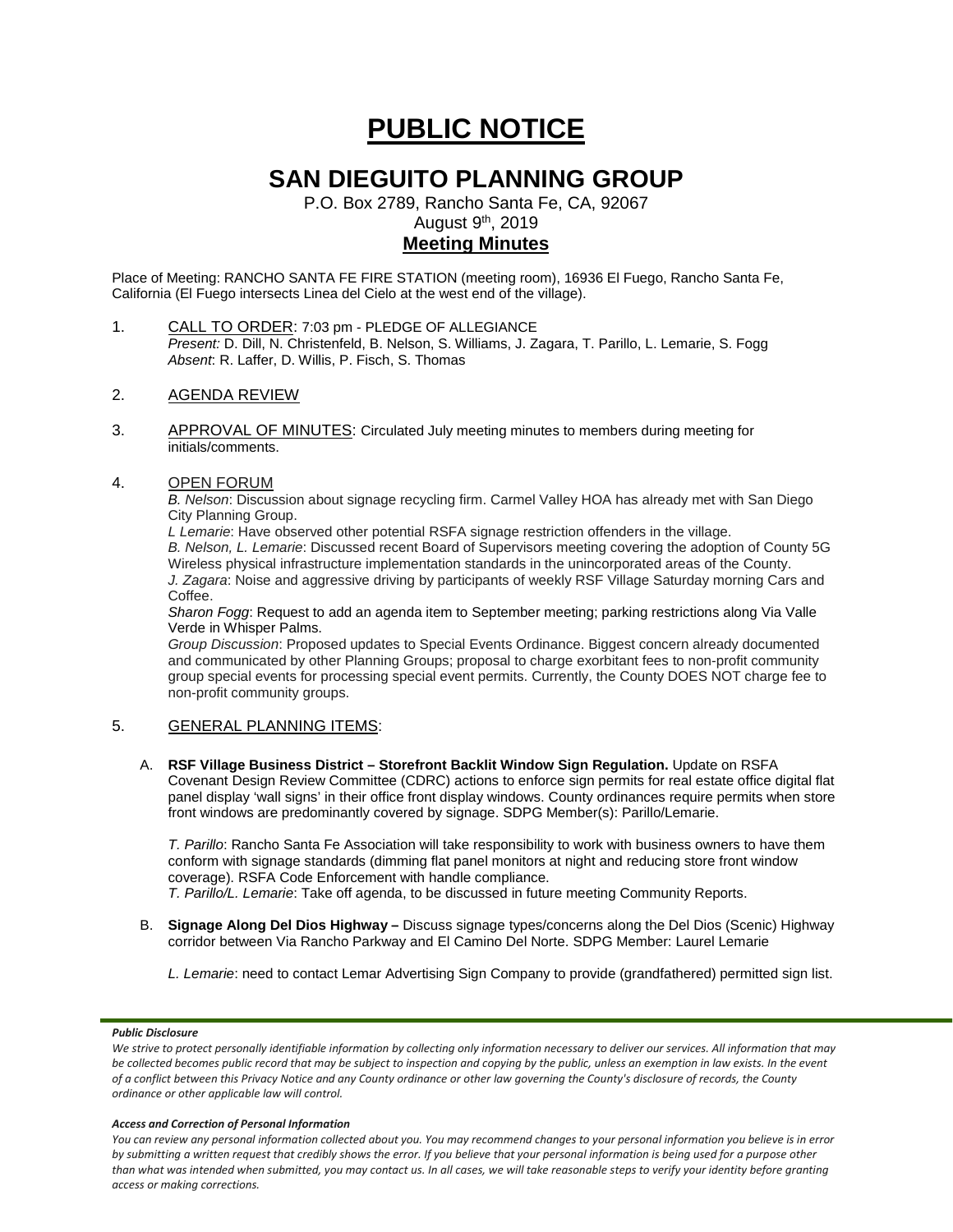*N. Christenfeld*: How is the Scenic Highway status registered; with the County, State or Federal? Would Paul Marks have any corporate history of the Scenic Highway process? *L. Lemarie/S. Williams*: Will attempt to do a Del Dios Hwy sign audit before the next meeting.

C. **San Diego Surf Cup Sports Fields/former Polo Fields** – Located at 14989 Via De La Valle, Del Mar, CA 92014 (City of San Diego). Follow-up discussion on scheduling meeting with Supervisor Desmond. Surf Cup facility activities are having a negative impact on the surrounding SDPG area neighborhoods; additional traffic congestion on the already heavily impacted roads, Via De La Valle and El Camino Real, and noise pollution.

*S. Fogg/B. Nelson:* Current Surf Cup operations started in 2016 and have continued to grow in scope. Temporary Surf Cup road warning signage appears to be installed permanently – decreasing the effectiveness of such signs. Also, locations of such warning signs in the middle turn-lane is not illuminated at night time, increasing likelihood of a collision with one of these signs.

Scale of Surf Cup activity is well beyond original Polo Field deed restrictions.

Agriculture District is also not happy with Surf Cup activity, it is impacting Del Mar Horse Park operations. 5:45 am is the beginning of daily Surf Cup activities, actual games start at 8:00 am and continue to 8:00 pm. Post-closing clean-up includes Porta-Potty cleaning which starts at 10:00 pm.

Temporary night lighting does not conform to community dark sky policy and illuminates surrounding neighborhood night time skies.

Speculation that a youth Flag Football program spearheaded by Drew Breeze will be the next activity to be permitted to function at the Polo Fields during the Surf Cup 'off-season'.

Without some sort of containment, this will become a permanent year-around major sports complex operation.

D. **DPW Special Events Ordinance Update** – Invited DPW representative to explain proposed changes.

*D. Dill:* DPW representative has not been contacted. See 'Open Forum' for comments.

# 6. MAJOR PROJECTS AND LAND USE ITEMS:

- A. **PDS2018-VAC-18-003 Vacation - Open Space**. 4.66 acre lot with an existing residence at 20445 Fortuna del Sur, Elfin Forest, CA 92029, APN: 679-090-19, closest cross street: Seaquest Trail. Owner: Todd Frank, 760-822-4360; Applicant's Representative: Rob Russell (Accurate Land Survey), 619-445-0110; County PDS Planner: Nicolas Gustafson, 858-495-5351; SDPG Member: Doug Dill, 760-420-7909. *Continue to September 2019 SDPG Meeting*
- B. **PDS2019-VAR-19-013 RSF Accessory Building Variance**. Requesting a reduction of the front yard setback from 100' to 60' of center line of street. Located at 5801 Lago Linda at Avenida de Acacias, Rancho Santa Fe, CA 92067; APN: 266-191-04-00. Applicant Representative: John P. Jensen, 858-756-2526; PDS Planner: David Cook, 858-505-6429; SDPG Member: Joe Zagara, 858-756-4211.

*J. Zagara*: Not out of character with neighborhood. Similar setbacks established by other neighbor residences. RSFA-CDRC agrees with allowing variance. Location provides for improved appearance from the front of house. Saves view-shed of neighbors. Surrounding neighbors have signed-off on variance.

MOTION (J. Zagara): Approve as presented. Seconded: L. Lemarie VOTE: 8 – YES, 0 – NO, 5 – Absent/Vacant

C. **PDS2019-STP-14-014W1 Site Plan Modification.** Application for a Minor Deviation Modification to change the existing use/building by less than 10% for and accessory dwelling unit. Located at 16783 Santa Fe Knolls Lane (at Artesian Rd), San Diego, CA 92127; APN 269-100-56-00. Applicant: Thomas Sutton, 858-

### *Public Disclosure*

#### *Access and Correction of Personal Information*

*You can review any personal information collected about you. You may recommend changes to your personal information you believe is in error by submitting a written request that credibly shows the error. If you believe that your personal information is being used for a purpose other than what was intended when submitted, you may contact us. In all cases, we will take reasonable steps to verify your identity before granting access or making corrections.*

We strive to protect personally identifiable information by collecting only information necessary to deliver our services. All information that may *be collected becomes public record that may be subject to inspection and copying by the public, unless an exemption in law exists. In the event of a conflict between this Privacy Notice and any County ordinance or other law governing the County's disclosure of records, the County ordinance or other applicable law will control.*